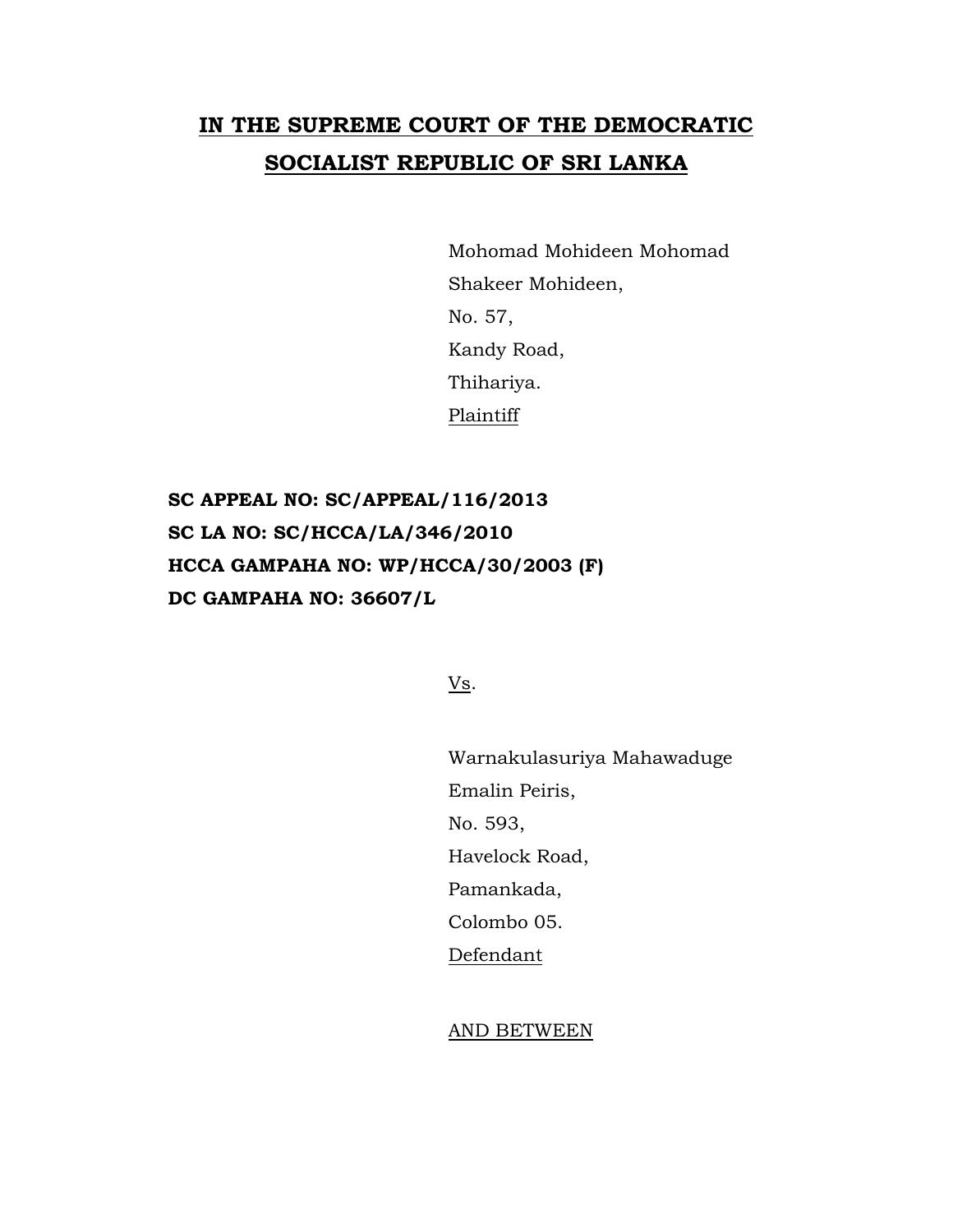Warnakulasuriya Mahawaduge Emalin Peiris, (Deceased) No. 593, Havelock Road, Pamankada, Colombo 05. Defendant-Appellant

Wannakuwatta Mitiwaduge Agnes Sirimawathie, No. 593, Havelock Road, Pamankada, Colombo 05. Substituted Defendant-Appellant

Vs.

Mohomad Mohideen Mohomad Shakeer Mohideen, No. 57, Kandy Road, Thihariya. Plaintiff-Respondent

## AND NOW BETWEEN

Wannakuwatta Mitiwaduge Agnes Sirimawathie, No. 593, Havelock Road, Pamankada, Colombo 05. Substituted Defendant-Appellant-Appellant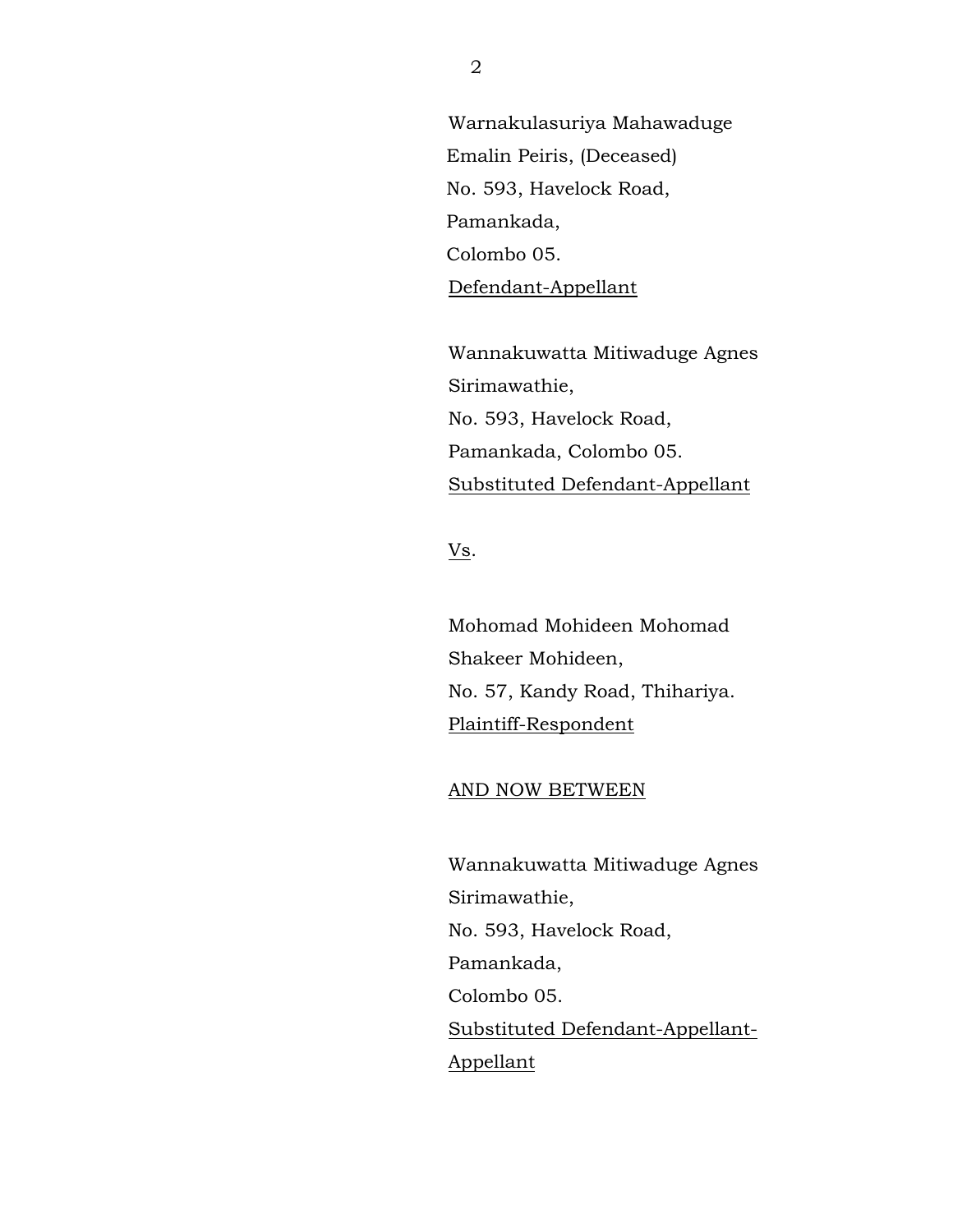Vs.

Mohomad Mohideen Mohomad Shakeer Mohideen, (Deceased) No. 57, Kandy Road, Thihariya. Plaintiff-Respondent-Respondent

- 1. Sithy Fareeda,
- 2. Fathima Fareesha,
- 3. Mohamed Rukshan,
- 4. Mohamed Mizran, All of, No. 66/17/2, Ali Jinnah Maatha, Thihariya. Substituted Plaintiff-Respondent-Respondents
- Before: P. Padman Surasena, J. Achala Wengappuli, J. Mahinda Samayawardhena, J.
- Counsel: Rasika Dissanayake with Sandun Senadhipathi for the Substituted Defendant-Appellant-Appellant.

Ikram Mohamed, P.C., with Lal Matarage and Vinura Jayawardene for the Substituted Plaintiff-Respondent-Respondents.

Argued on: 21.10.2021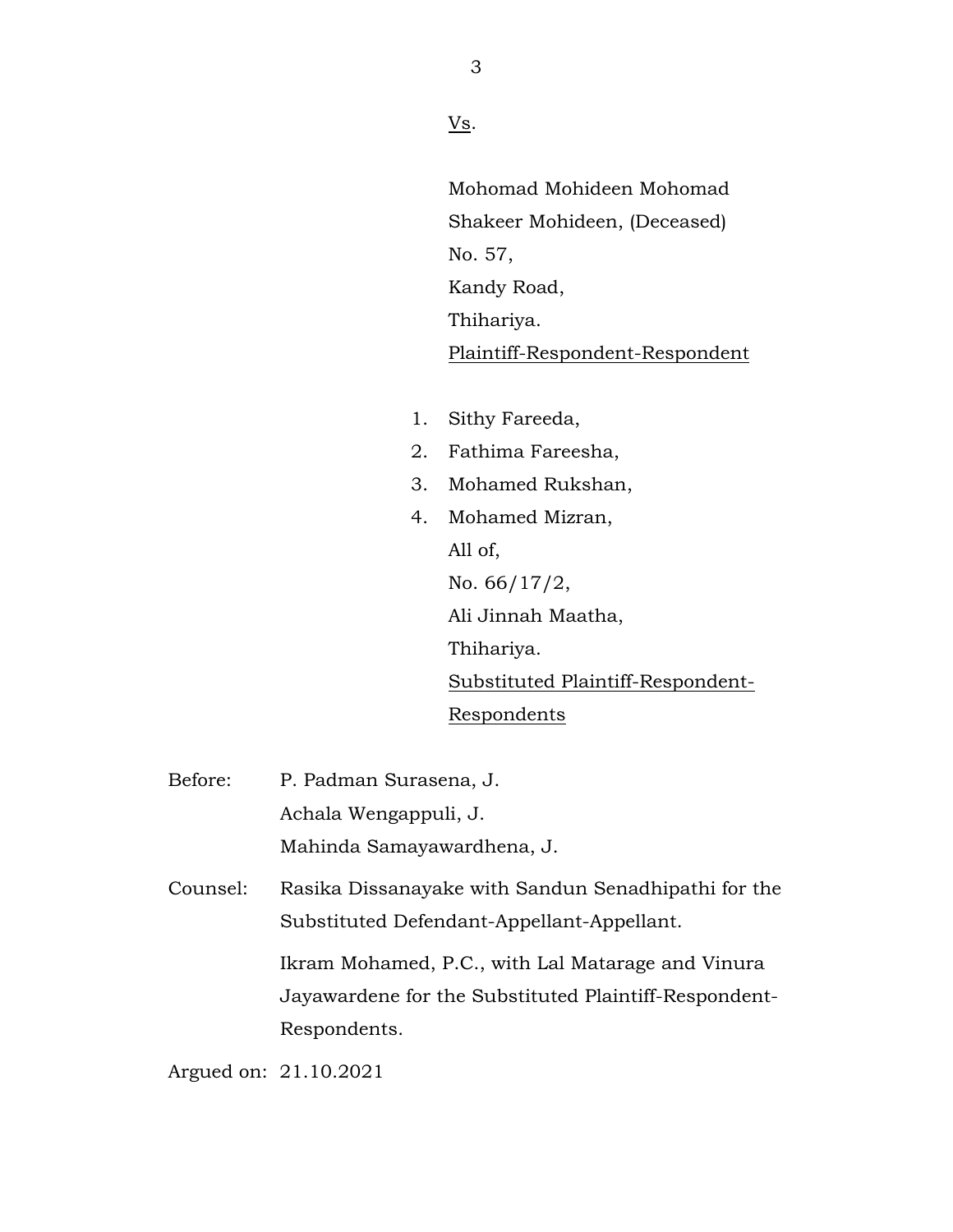Written submissions:

by the Substituted Defendant-Appellant-Appellant on 06.11.2013.

by the Substituted Plaintiff-Respondent-Respondents on 09.12.2013.

Further written submissions:

by the Substituted Defendant-Appellant-Appellant on 25.10.2021.

by the Substituted Plaintiff-Respondent-Respondents on 25.10.2021.

Decided on: 26.11.2021

Mahinda Samayawardhena, J.

The plaintiff filed this action seeking a declaration of title to the land described in the schedule to the plaint, ejectment of the defendant therefrom and damages. The defendant filed answer seeking dismissal of the action. After trial the District Court entered judgment for the plaintiff. On appeal, the High Court affirmed it. This appeal is from the judgment of the High Court. This court granted leave to appeal on the following two questions of law:

- *(a) Did the District Court err in entering judgment despite the plaintiff failing to discharge the burden that his title deeds relate to the land occupied by the defendant?*
- *(b) Did the High Court fail to appreciate that the District Court entered judgment for the plaintiff notwithstanding the plaintiff failed to identify the corpus?*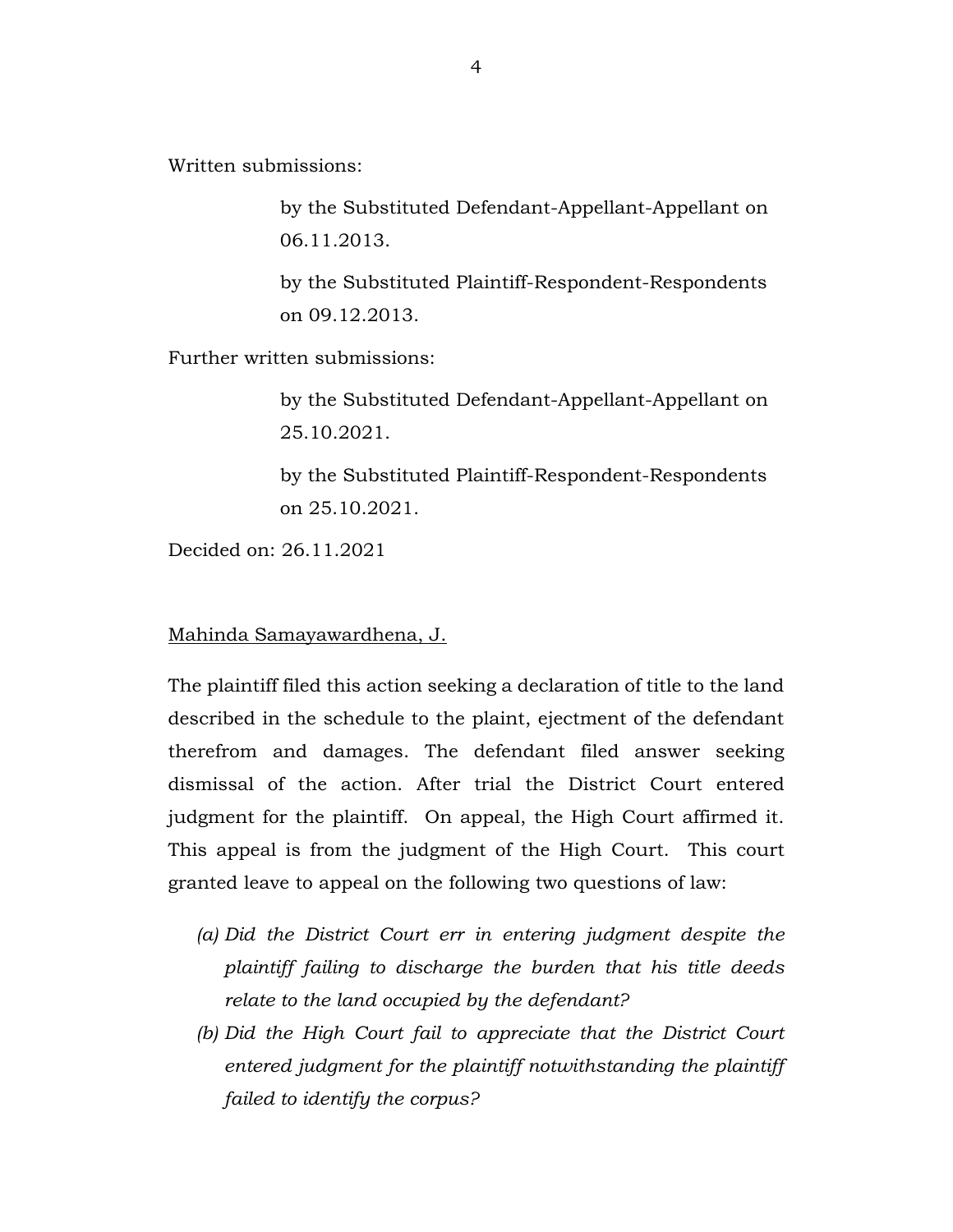In essence, leave to appeal was granted on the question whether the land in suit has been properly identified.

The identification of the land is of paramount importance for the plaintiff to succeed in a *rei vindicatio* action. The examination of title does not arise until the land which the plaintiff claims title to is properly identified. The burden is on the plaintiff, not on the defendant, to identify the land in suit.

In this case, the defendant who is in possession of the land known as "Millagahawatta" did not contest the plaintiff's title deeds. Throughout the action her position was that the plaintiff's title deeds relate to a different land, not to the land which she is in possession of. The defendant clearly stated in her answer that she purchased lots 1, 2, 3 and 5 in plan No. 1067/1967 of 25.04.1967 by deed No. 34 of 25.11.1970 and she is in possession of that land. Admittedly that land is different from the land the plaintiff claims title to and seeks the ejectment of the defendant from. The defendant attached a copy of her title deed (D1) and a copy of the plan (D2) to the answer, and the originals were produced at the trial. Her transferor's title deed (P19) also identifies the land according to the said old plan. The land the defendant claims title to as described in these deeds is as follows:

*All that divided and defined parcel of land called Millagahawatta comprising of Lots 1, 2, 3 and 5 (excluding Lot 4) depicted in Plan No. 1067/1967 dated 25th April 1967 made by H.L. Croos Da Brera, Licensed Surveyor situated at Thihariya in the Meda Pattu of Siyane Korale in the District of Colombo (now Gampaha) Western Province and bounded on the North the land of P.L. Mumeena Umma and Lot 4 shown on the said Plan No.1067/1967 on the East by the P.W.D. Road from*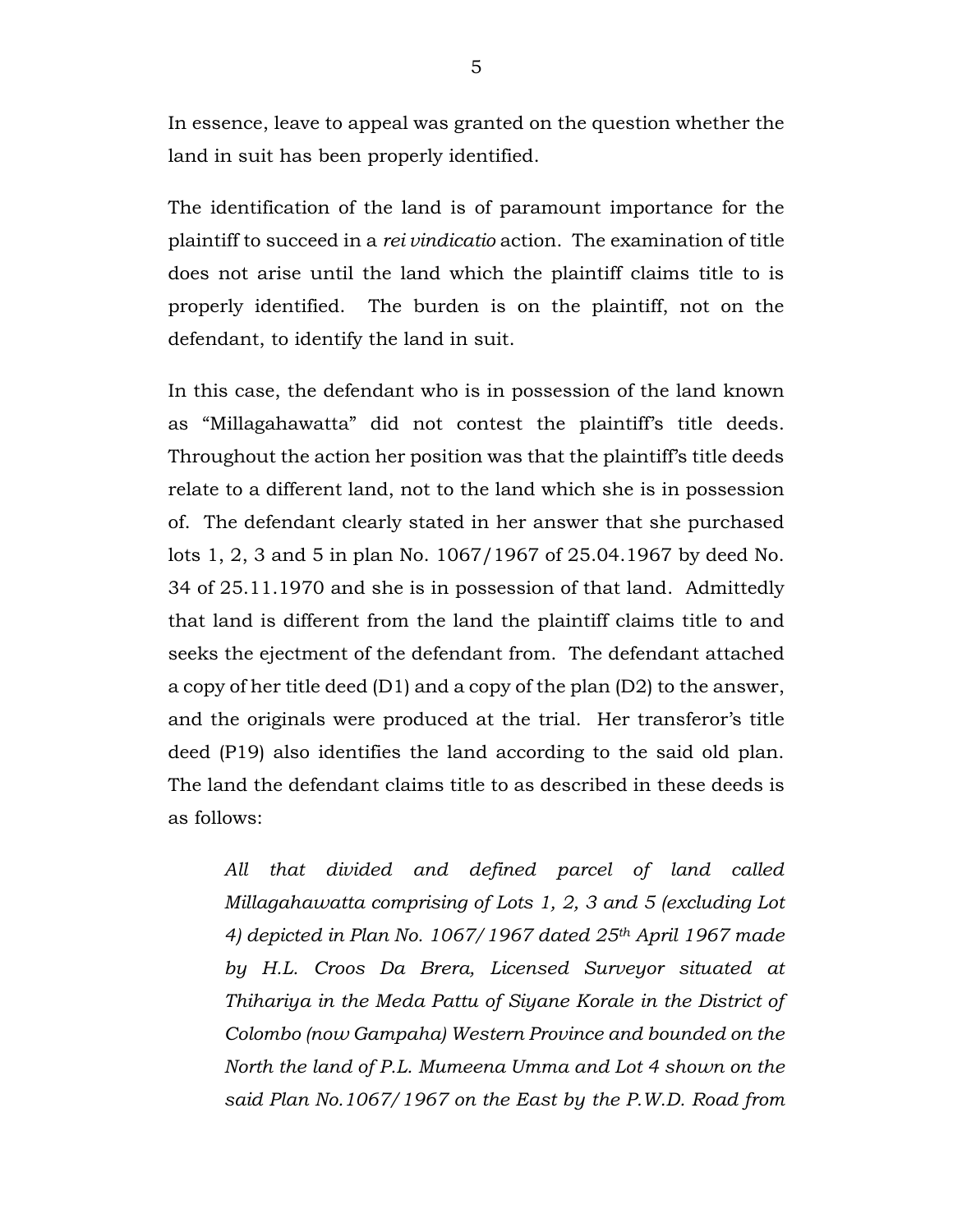*Warapalana to Thihariya on the South by land of A.T. Razeem and others and on the West by land of C.L. Abdul Samad, land of A.L. Segu Mohomed and others and land of U.L. Abdul Rahiman containing in extent one Acre Three Roods Two Perches (A1. R3. P2) according to the said Plan No. 1067/1967.*

It is clear from the above description that "Millagahawatta" is a larger land and the defendant claims a divided and defined potion of that larger land.

The plaintiff purchased his land, a portion of "Millagahawatta", about 22 years after the defendant had purchased her land. The land described in the schedule to the plaint as described in the plaintiff's title deed No. 6952 of 06.09.1992 (P8) is as follows:

*Southern portion of Millagahawatta situated at Thihariya in the Meda Pattu of Siyane Korale in the District of Gampaha of the Western Province bounded on the North by a portion of the same*  land belonging to Ali Lebbe Pakir Lebbe, on the East by cart *road to Thihariya, on the South by Dangaha Ovita belonging to Ali Thambi Lebbe Ama Lebbe, on the West although it says Ovita belonging to Ahamadu Lebbe Ali Lebbe and others, in fact, the land belonging to Ali Thambi Machcham Ahamadu Lebbe Machcham in extent 1A 3R 0P.*

It is clear from the above description also that "Millagahawatta" is a larger land and the plaintiff claims a portion ("southern portion") of the larger land (1 acre and 2 roods), and that portion is bounded on the north by a portion of the larger land.

There is no plan prepared to identify this portion of land at or before the execution of the plaintiff's deed or after the institution of this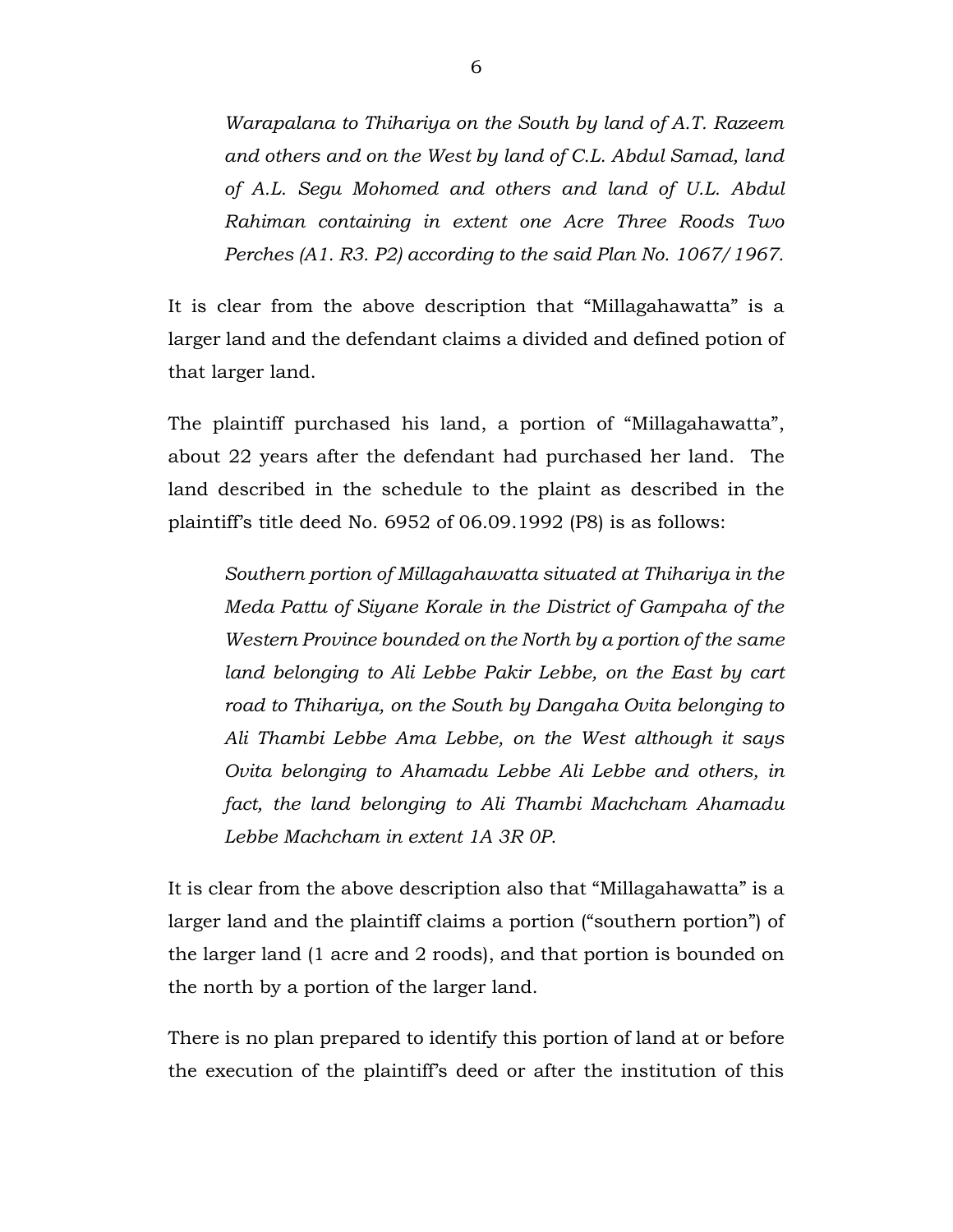action despite the defendant having raised the issue of identification of the land at the earliest possible opportunity.

The plaintiff marked the title deeds of his predecessors in title. According to the schedule to the first deed No. 16855 marked P2, "Millagahawatta" comprises more than 10 acres.

The transferor of the plaintiff's deed No. 6952 (P8), Riyal, became entitled to the land by deed of gift No. 2934 (P7) from his father, Shariiff. Shariiff became entitled to the land by deed No. 23381 (P6). It is to be noted that although Shariiff gifted the entire southern portion of "Millagahawatta" within those boundaries in extent of 1 acre and 2 roods by P7, according to deed P6 Shariiff had got only an undivided 2/3 share of that portion.

Learned President's counsel for the plaintiff quoting *Balasooriya v. Neelakanthi [2017] BLR 202* and *Punchiappuhamy v. Dingiribanda [2016] BLR 40* contends that if a plaintiff claims the entire land but establishes title to a portion of the land, he is entitled to have the trespasser ejected from the entire land. In these two cases there was no question of identification of the land whereas in the instant case the issue is the identification of the plaintiff's land on the ground. Hence those two cases are inapplicable here.

The plaintiff admits that the plaintiff's land is registered at the Land Registry in one folio (page 384 of the brief) and the defendant's land is registered in a different folio (page 473).

During the course of the argument, learned President's Counsel for the plaintiff stated that the question of identification of the land can be addressed at the execution of the decree and the fiscal can obtain the assistance of a surveyor to identify the land and hand over possession to the plaintiff. I am afraid I cannot agree. In the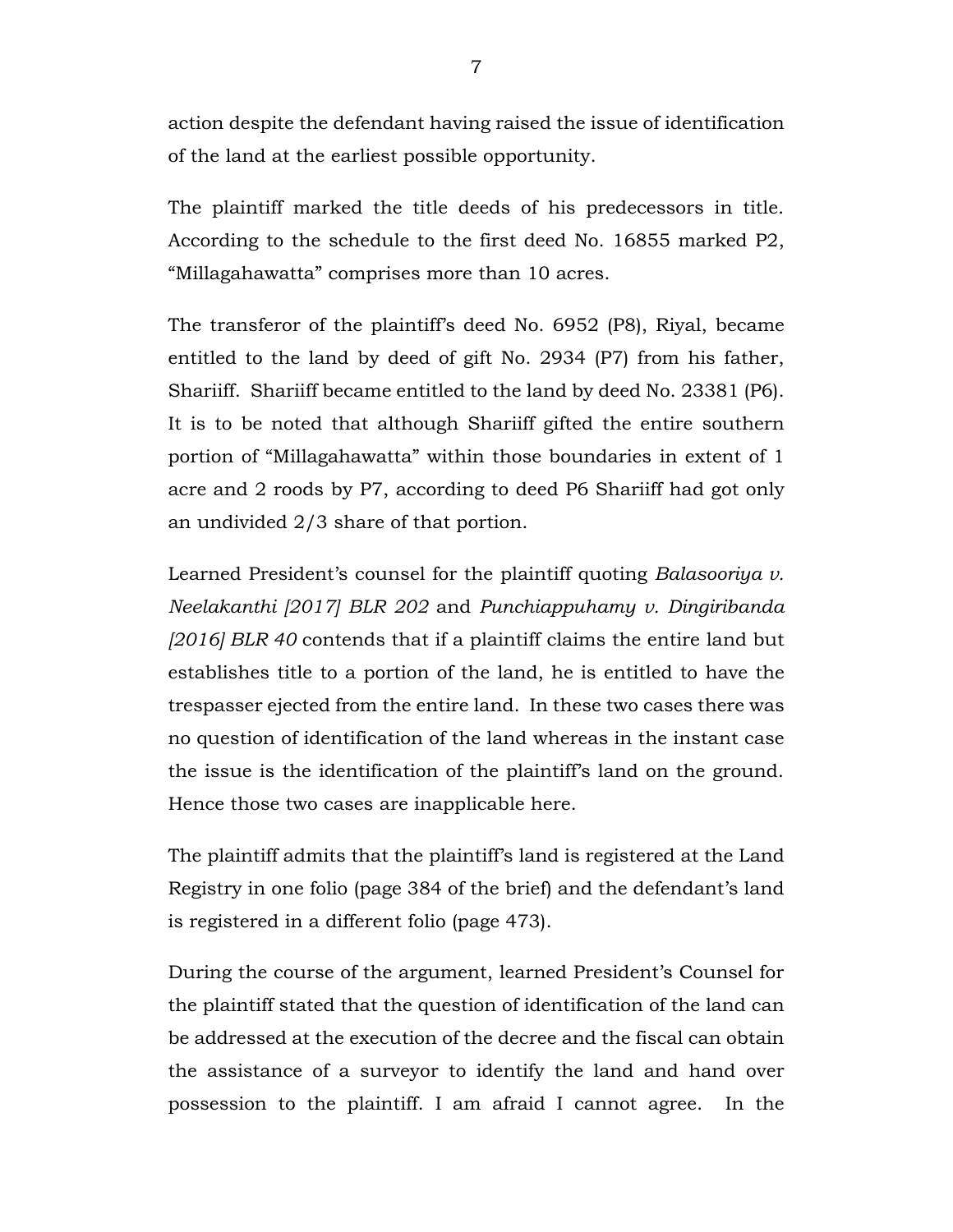execution of the decree the fiscal cannot purport to identify the land in order to eject the defendant from it when the defendant has contested the case of the plaintiff on the premise that she is not in possession of the land described in the schedule to the plaint. Under such circumstances, in the first place, there is no executable decree. *(David v. Gnanawathie [2000] 2 Sri LR 352, Gunasekera v. Punchimenike [2002] 2 Sri LR 43)* 

The District Judge entered judgment for the plaintiff on the basis that the land claimed by the plaintiff is different from the land claimed by the defendant. If the solution is so straightforward, the District Judge could have entered judgment for the plaintiff with consent soon after the defendant filed the answer because the defendant categorically stated in her answer that the land claimed by the plaintiff is different from the land claimed by the defendant: in fact, that is her defence against ejectment from the land and rightly so.

The High Court affirmed the judgment of the District Court on the grounds that (a) the defendant has not been in possession of "the land in suit"; (b) the plaintiff has established title to the land described in the schedule to the plaint; and (c) "the defendant has failed to identify the land he claims and prove his title to the same."

The High Court states the defendant has not been in possession of the land in suit. What is "the land in suit"? Has it been identified on the ground? This is the pivotal issue before court. The defendant need not prove that she is not in possession of the land described in the schedule to the plaint. The onus lies on the plaintiff to prove his case. As I stated previously, the defendant at the first opportunity tendered a copy of her plan and stated that she is not in possession of the land the plaintiff claims title to. Then the burden is on the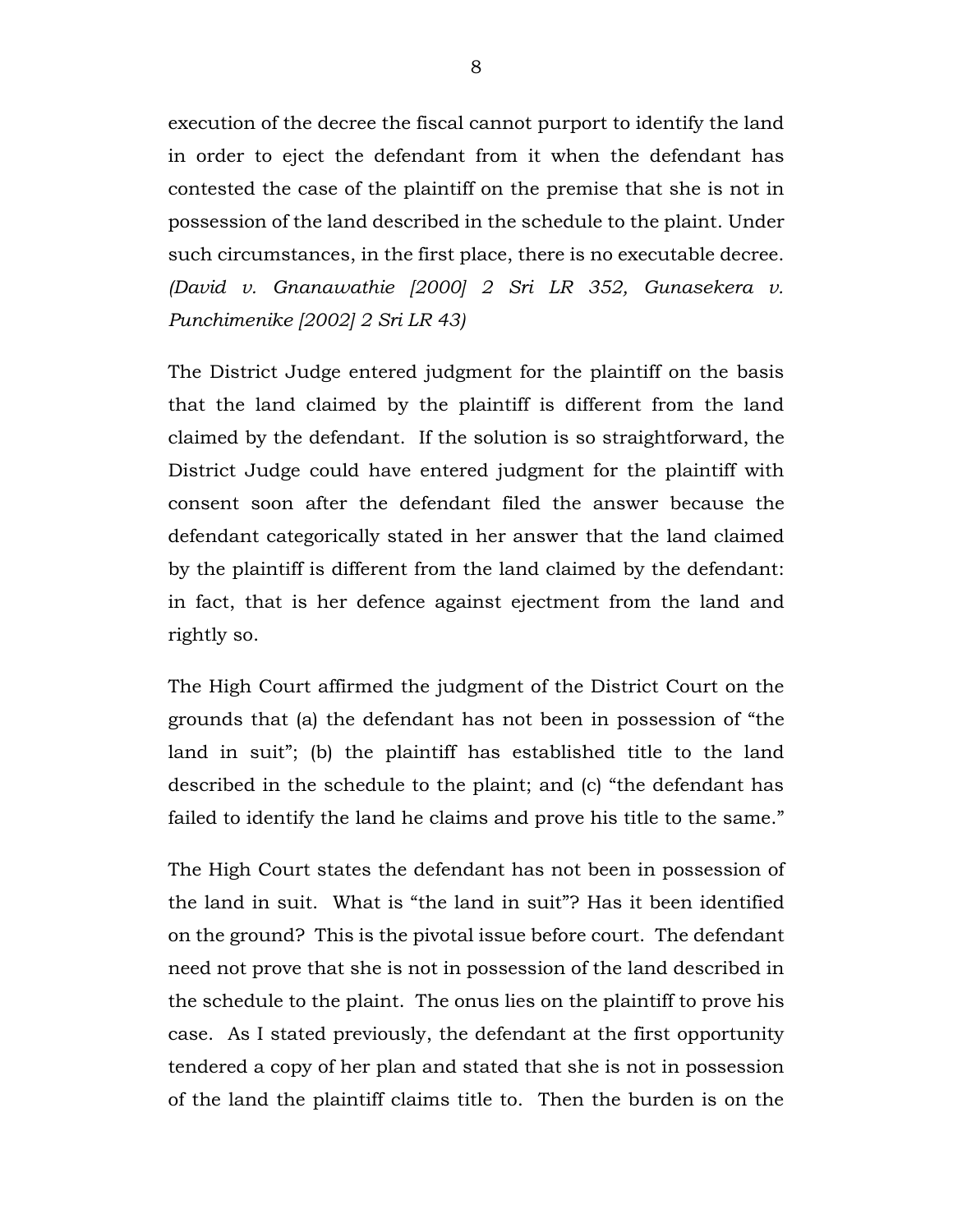plaintiff who filed the action to eject the defendant from the land to take out a commission to prepare a plan to depict the land he claims and to superimpose the defendant's plan thereon. This has not been done.

If the plaintiff fails to identify the land he claims dominium over, his action must fail. In the instant case the defendant has a strong case: she has title deeds, a plan and she is in possession of the land. She is presumed to have title to the land she is in possession of, and it was for the plaintiff to rebut that presumption which he has failed to do. *(Peeris v. Savunhamy (1951) 54 NLR 207)*

Marsoof, J. in *Latheef v. Mansoor [2010] 2 Sri LR 333 at 378* stated:

*The identity of the subject matter is of paramount importance in a rei vindicatio action because the object of such an action is to determine ownership of the property, which objective cannot be achieved without the property being clearly identified. Where the property sought to be vindicated consists of land, the land sought to be vindicated must be identified by reference to a survey plan or other equally expeditious method. It is obvious that ownership cannot be ascribed without clear identification of the property that is subjected to such ownership, and furthermore, the ultimate objective of a person seeking to vindicate immovable property by obtaining a writ of execution in terms of Section 323 of the Civil Procedure Code will be frustrated if the fiscal to whom the writ is addressed, cannot clearly identify the property by reference to the decree for the purpose of giving effect to it. It is therefore essential in a vindicatory action, as much as in a partition action, for the corpus to be identified with precision*.